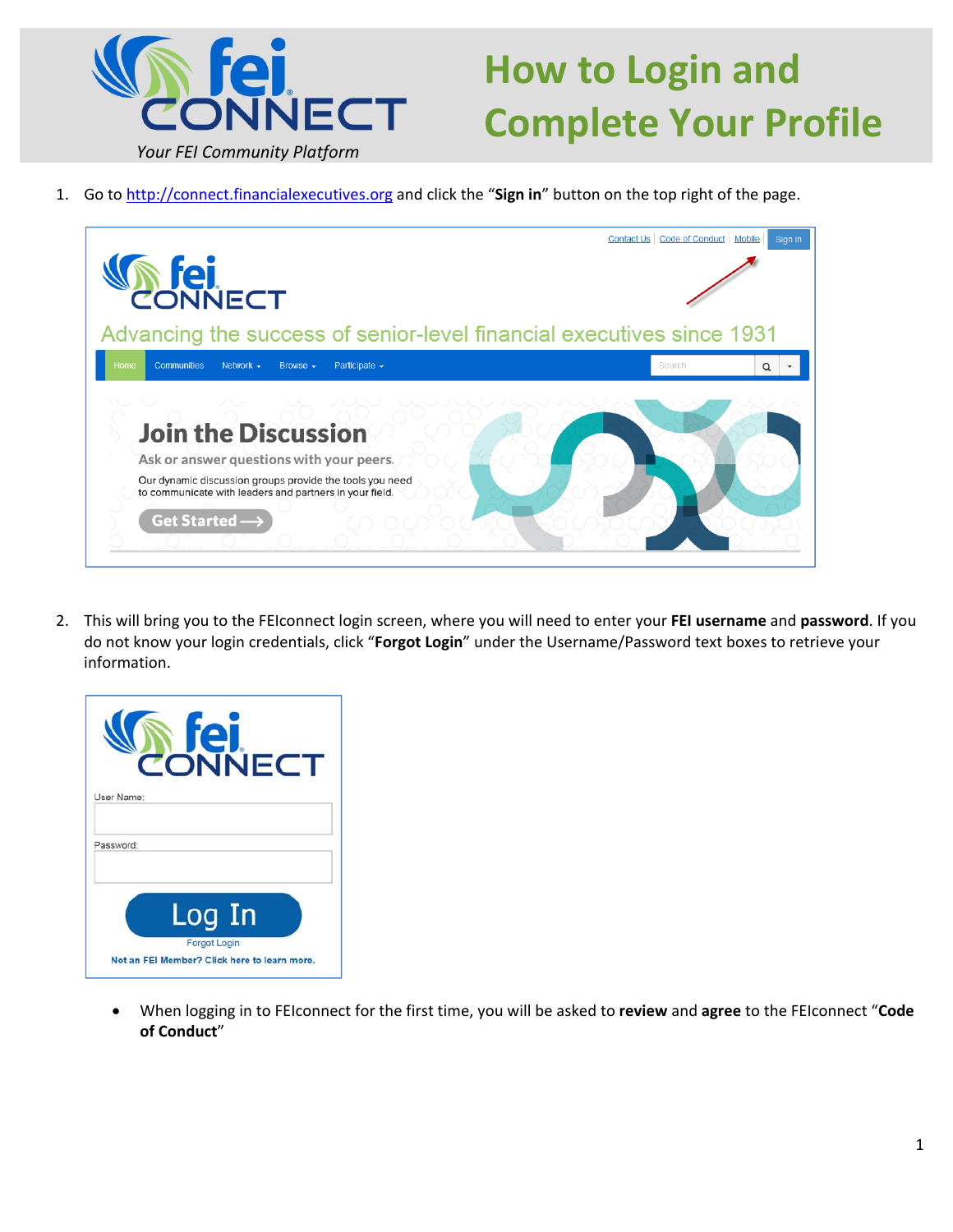3. After you enter your username/password, you will be logged in and redirected back to the FEIconnect homepage. Here, click the **arrow** at the top right of the page. Then, click the "**Profile**" button in the dropdown menu.



4. This will redirect you to your profile. Here, you can add information to the various sections (Education, Job History, etc.) by clicking the green "**+ Add**" buttons. You can add your photo by clicking the "**Actions**" button.

| Home<br>Communities<br>Network $\sim$                                                                                | Participate $\sim$<br>Browse $\sim$                                                                                                                                                                                                                                                                                                                                                                                                     | Search                                                                                    | Q<br>$\blacktriangledown$ |  |  |  |
|----------------------------------------------------------------------------------------------------------------------|-----------------------------------------------------------------------------------------------------------------------------------------------------------------------------------------------------------------------------------------------------------------------------------------------------------------------------------------------------------------------------------------------------------------------------------------|-------------------------------------------------------------------------------------------|---------------------------|--|--|--|
|                                                                                                                      | Mr. Doug Hoekstra<br>Manager, Marketing & Communications, Financial Executives International<br><b>My Profile</b><br>My Connections -<br><b>My Contributions</b><br>My Account -<br><b>Bio</b>                                                                                                                                                                                                                                          |                                                                                           |                           |  |  |  |
| Actions -<br><b>Contact Details</b>                                                                                  | Share information about yourself - your work life and personal interests<br>Add                                                                                                                                                                                                                                                                                                                                                         |                                                                                           |                           |  |  |  |
| <b>Financial Executives International</b><br>1250 Headquarters Plaza<br>West Tower, 7th Floor<br>Morristown, NJ<br>P | Click here to add<br>your photo.<br>To import your information from your<br>LinkedIn account, click here.<br>Import From LinkedIn                                                                                                                                                                                                                                                                                                       |                                                                                           |                           |  |  |  |
| Work: (973)765-1069<br>dhoekstra@financialexecutives.org                                                             | Update your information from LinkedIn®<br><b>Import Your Info</b>                                                                                                                                                                                                                                                                                                                                                                       |                                                                                           |                           |  |  |  |
| <b>Ribbons</b>                                                                                                       | $+Add$<br><b>Education</b><br><b>Job History</b>                                                                                                                                                                                                                                                                                                                                                                                        |                                                                                           | $+$ Add                   |  |  |  |
| <b>Social Links</b><br>Actions $\sim$<br>in.                                                                         | $\begin{picture}(20,20) \put(0,0){\line(1,0){10}} \put(15,0){\line(1,0){10}} \put(15,0){\line(1,0){10}} \put(15,0){\line(1,0){10}} \put(15,0){\line(1,0){10}} \put(15,0){\line(1,0){10}} \put(15,0){\line(1,0){10}} \put(15,0){\line(1,0){10}} \put(15,0){\line(1,0){10}} \put(15,0){\line(1,0){10}} \put(15,0){\line(1,0){10}} \put(15,0){\line(1$<br>University of Maryland College Park<br>BA<br>2002 To 2005<br>July 2014 - present | <b>Financial Executives International</b><br>Manager, Marketing & Communications          | ノー童                       |  |  |  |
|                                                                                                                      | <b>Professional Associations</b><br>July 2011 - July 2014                                                                                                                                                                                                                                                                                                                                                                               | <b>Financial Executives International</b><br>Senior Associate, Marketing & Communications |                           |  |  |  |